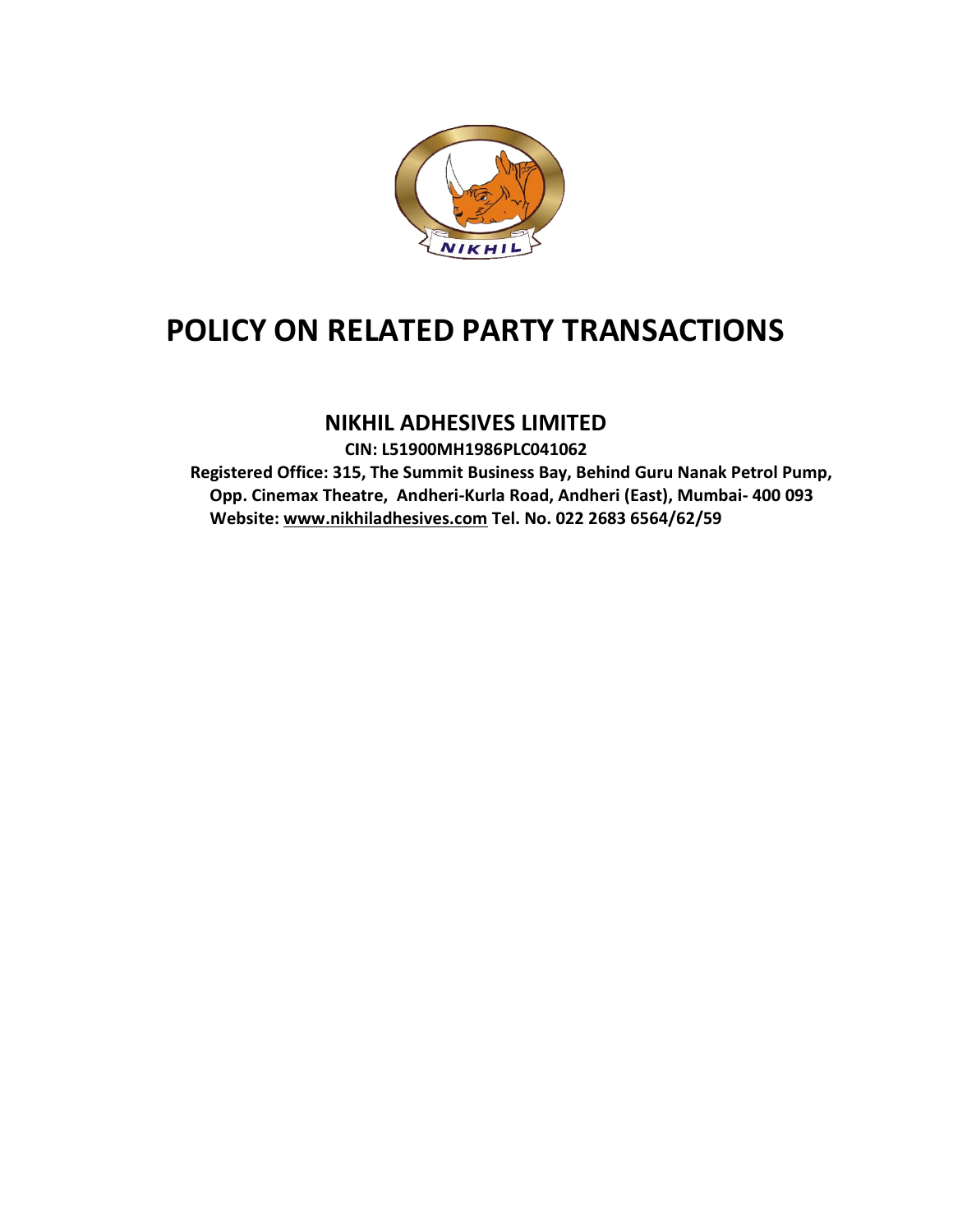## 1. TITLE

This Policy shall be called 'Policy on materiality of Related Party Transactions and dealing with Related Party Transactions'.

### 2. OBJECTIVE

In the pursuit to the provisions of the Companies Act, 2013 and relevant Regulations of SEBI (Listing Obligations and Disclosure Requirements) Regulations, 2015. The Nikhil Adhesives Limited (the "Company" or "NAL") recognizes that related party transactions can present potential or actual conflicts of interest and may raise questions about whether such transactions are consistent with the Company's and its stakeholders' best interests.

This policy is intended to ensure the proper approval and reporting of transactions between the Company and any of "Related Party" as defined below.

#### **DEFINITIONS**

"Arm's length transaction" means a transaction between two Related Parties that is conducted as if they were unrelated, so that there is no conflict of interest.

"Audit Committee" means the audit committee constituted by the Board of Directors of the Company in accordance with applicable law, including the Listing Regulations and the Companies Act, 2013, as amended from time to time.

"Board" means the Board of Directors of Nikhil Adhesives Limited.

"Company" means Nikhil Adhesives Limited.

"Material modifications" means any modifications to the material related party transactions which were approved by the Audit Committee or Shareholders during the year which will change the complete nature of the transaction and in case of monetary thresholds which is in excess of 25% of the originally approved transaction, in case of exigencies only.

"Material Related Party Transaction" means a transaction with a related party shall be considered material if the transaction(s) to be entered into individually or taken together with previous transactions during a financial year, exceeds ten percent of the annual consolidated turnover of the listed entity as per the last audited financial statements of the listed entity.

a transaction involving payments made to a related party with respect to brand usage or royalty shall be considered material if the transaction(s) to be entered into individually or taken together with previous transactions during a financial year, exceed five percent of the annual consolidated turnover of the listed entity as per the last audited financial statements of the listed entity.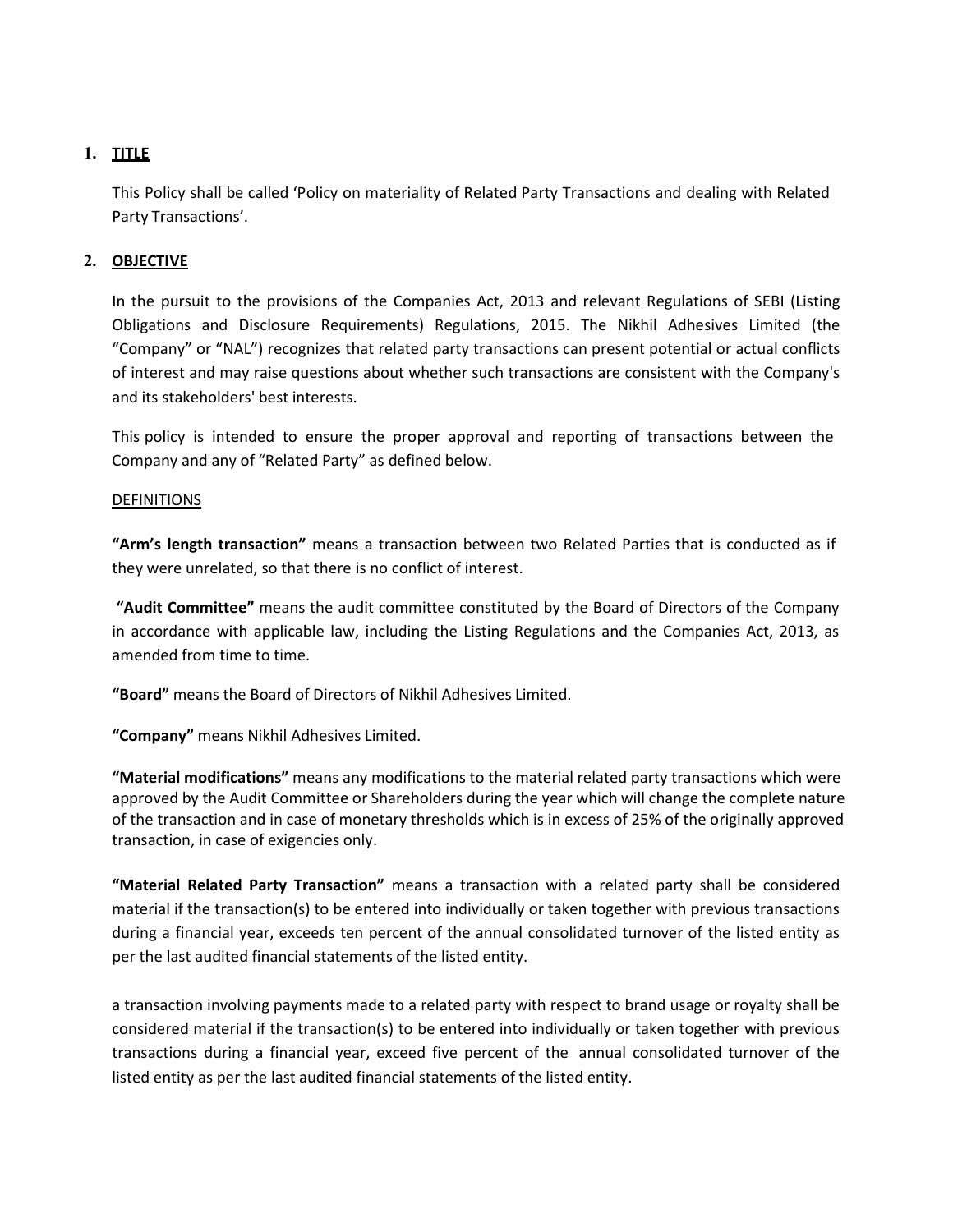#### "Office or place of profit" means any office or place  $-$

(a) where such office or place is held by a director, if the director holding it receives from the company anything by way of remuneration over and above the remuneration to which he is entitled as director, by way of salary, fee, commission, perquisites, any rent-free accommodation, or otherwise;

(b) where such office or place is held by an individual other than a director or by any firm, private company or other body corporate, if such person receives from the company anything by way of remuneration, salary, fee, commission, perquisites, any rent-free accommodation, or otherwise.

"Ordinary Course of Business" would include usual transactions, customs and practices undertaken by the Company to conduct its business operations and activities and all such activities which the Company can undertake as per Memorandum & Articles of Association.

"Policy" means this Policy, as amended from time to time.

"Related Party" a related party as defined under sub-section (76) of section 2 of the Companies Act, 2013 or under the applicable accounting standards.

Provided that any person or entity belonging to the promoter or promoter group of the listed entity and holding 20% or more of shareholding in the listed entity shall be deemed to be a related party.

Provided that:

(a) any person or entity forming a part of the promoter or promoter group of the listed entity; or

(b) any person or any entity, holding equity shares:

(i) of twenty per cent or more; or

(ii) of ten per cent or more, with effect from April 1, 2023;

in the listed entity either directly or on a beneficial interest basis as provided under section 89 of the Companies Act, 2013, at any time, during the immediate preceding financial year;

shall be deemed to be a related party:"

"Related Party Transaction" means such transactions as specified under the Act and the Rules made thereunder and Regulation 2(1)(zc) of the Listing Regulations, including any amendments or modifications thereof, as may be applicable.

i.e. "transfer of resources, services or obligations between a listed entity and a related party, regardless of whether a price is charged and a "transaction" with a related party shall be construed to include a single transaction or a group of transactions in a contract".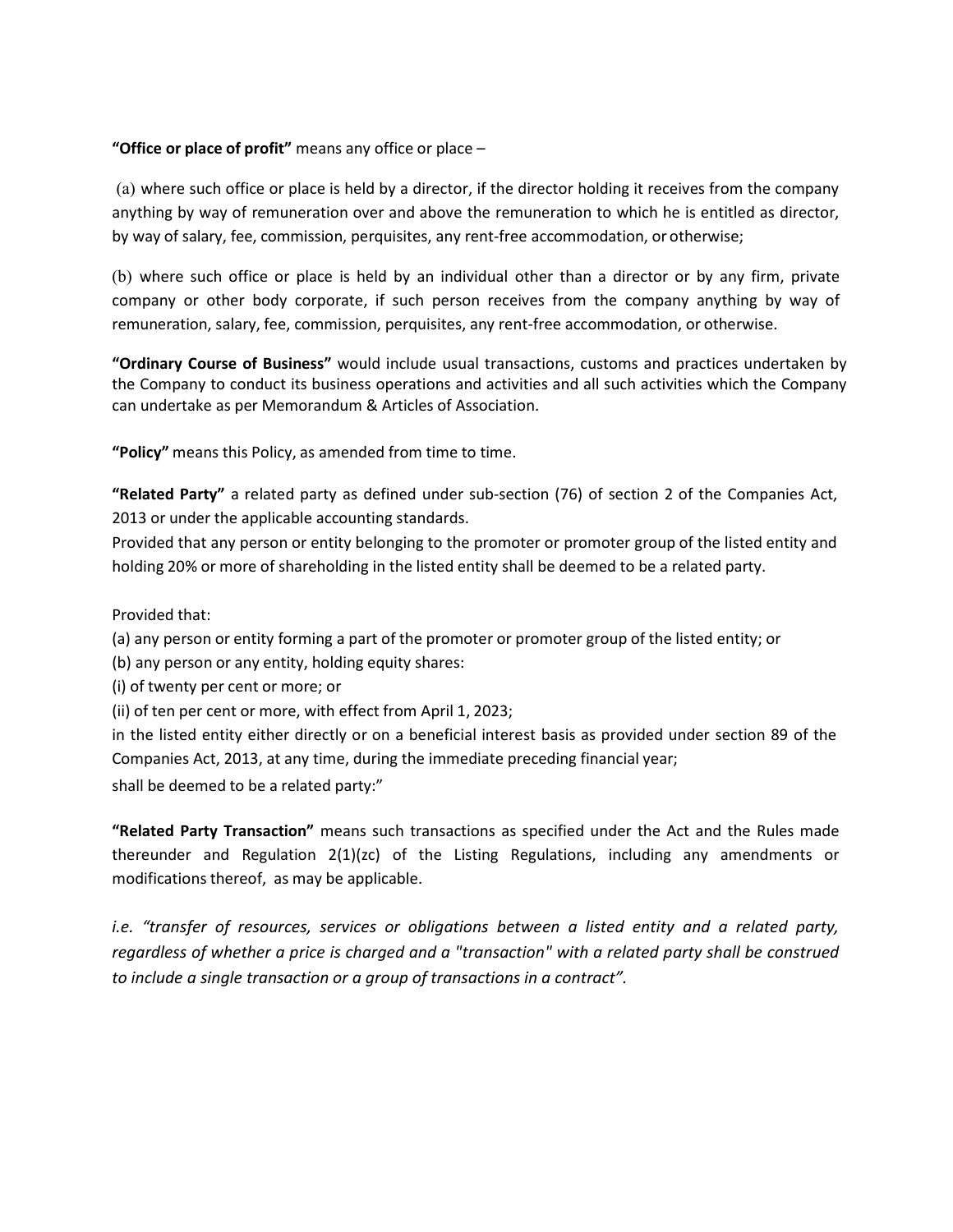#### APPROVAL OF RELATED PARTIES TRANSACTIONS

All related party transactions and subsequent material modifications shall require prior approval of the audit committee. Provided that only those members of the audit committee, who are independent directors, shall approve related party transactions.

However, the Audit Committee may grant omnibus approval for Related Party Transactions subject to the conditions specified under Regulation 23 of the SEBI (LODR) Regulations, 2015 and Rule 6A of the Companies (Meeting of Board or its powers) Rules, 2014, Such omnibus approvals shall be valid for a period not exceeding one year and shall require fresh approvals after the expiry of one year. The audit committee shall review, at least on a quarterly basis, the details of related party transactions entered into by the listed entity pursuant to each of the omnibus approvals given.

The Board shall approve such Related Party Transactions as are required to be approved under Companies Act, 2013 and/or Listing Regulations and/or transactions referred to it by the Audit Committee.

All material related party transactions and subsequent material modifications thereon as defined by the Audit Committee under sub-regulation (2) shall require prior approval of the shareholders through resolution and no related party shall vote to approve such resolutions whether the entity is a related party to the particular transaction or not. [All entities falling under the definition of related parties shall not vote to approve the relevant transaction] irrespective of whether the entity is a party to the particular transaction or not.

If prior approval of Board or Shareholders has not been taken, then such transaction needs to be ratified within 3 months of the date of entering into contract/ arrangement. If it has not been ratified within aforesaid period, such transactions shall be voidable at the option of the Board or as the case may be, of the Shareholders.

Appropriate disclosures as required under the Act and the Listing Regulations shall be made in the Annual Return, Directors Report and to the Stock Exchanges.

#### 3. AMENDMENTS

Any Changes to the policy on account of regulatory requirements will be reviewed and approved by the Audit Committee or the Board or Chief Financial Officer of the Company subject to approval of Audit Committee. The Audit Committee/ Board will give suitable directions/ guidelines to implement the same. The Policy shall be reviewed by the Audit Committee and the Board every three years.